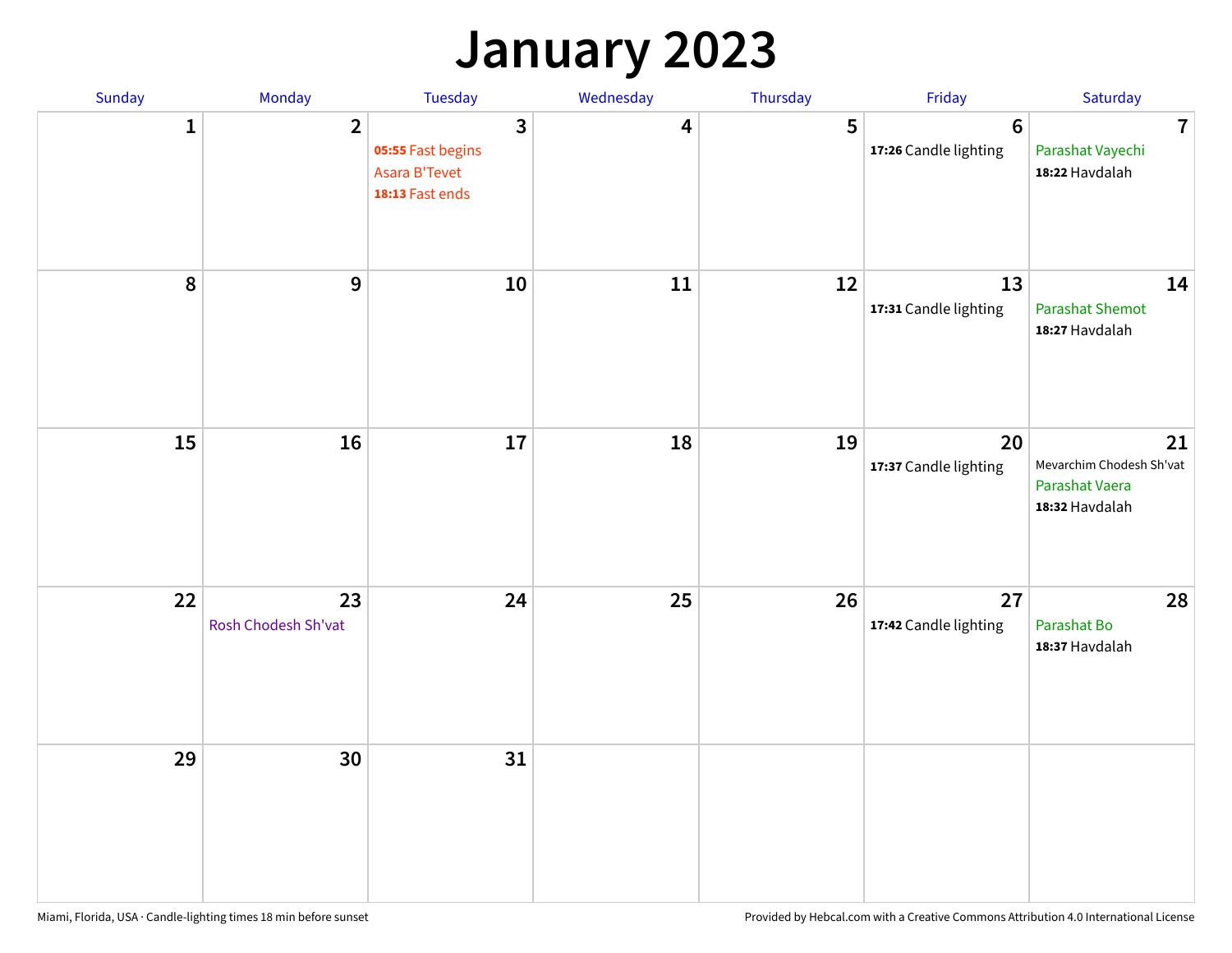# **February 2023**

| Sunday | Monday                        | Tuesday                 | Wednesday               | Thursday       | Friday                                  | Saturday                                                                                        |
|--------|-------------------------------|-------------------------|-------------------------|----------------|-----------------------------------------|-------------------------------------------------------------------------------------------------|
|        |                               |                         | $\mathbf{1}$            | $\overline{2}$ | $\overline{3}$<br>17:47 Candle lighting | $\overline{\mathbf{4}}$<br><b>Shabbat Shirah</b><br>Parashat Beshalach<br>18:42 Havdalah        |
| 5      | $6\phantom{1}6$<br>Tu BiShvat | $\overline{7}$          | 8                       | 9              | 10<br>17:52 Candle lighting             | 11<br>Parashat Yitro<br>18:46 Havdalah                                                          |
| 12     | 13                            | 14                      | 15                      | 16             | 17<br>17:57 Candle lighting             | 18<br><b>Shabbat Shekalim</b><br>Mevarchim Chodesh Adar<br>Parashat Mishpatim<br>18:51 Havdalah |
| 19     | 20                            | 21<br>Rosh Chodesh Adar | 22<br>Rosh Chodesh Adar | 23             | 24<br>18:01 Candle lighting             | 25<br>Parashat Terumah<br>18:55 Havdalah                                                        |
| 26     | 27                            | 28                      |                         |                |                                         |                                                                                                 |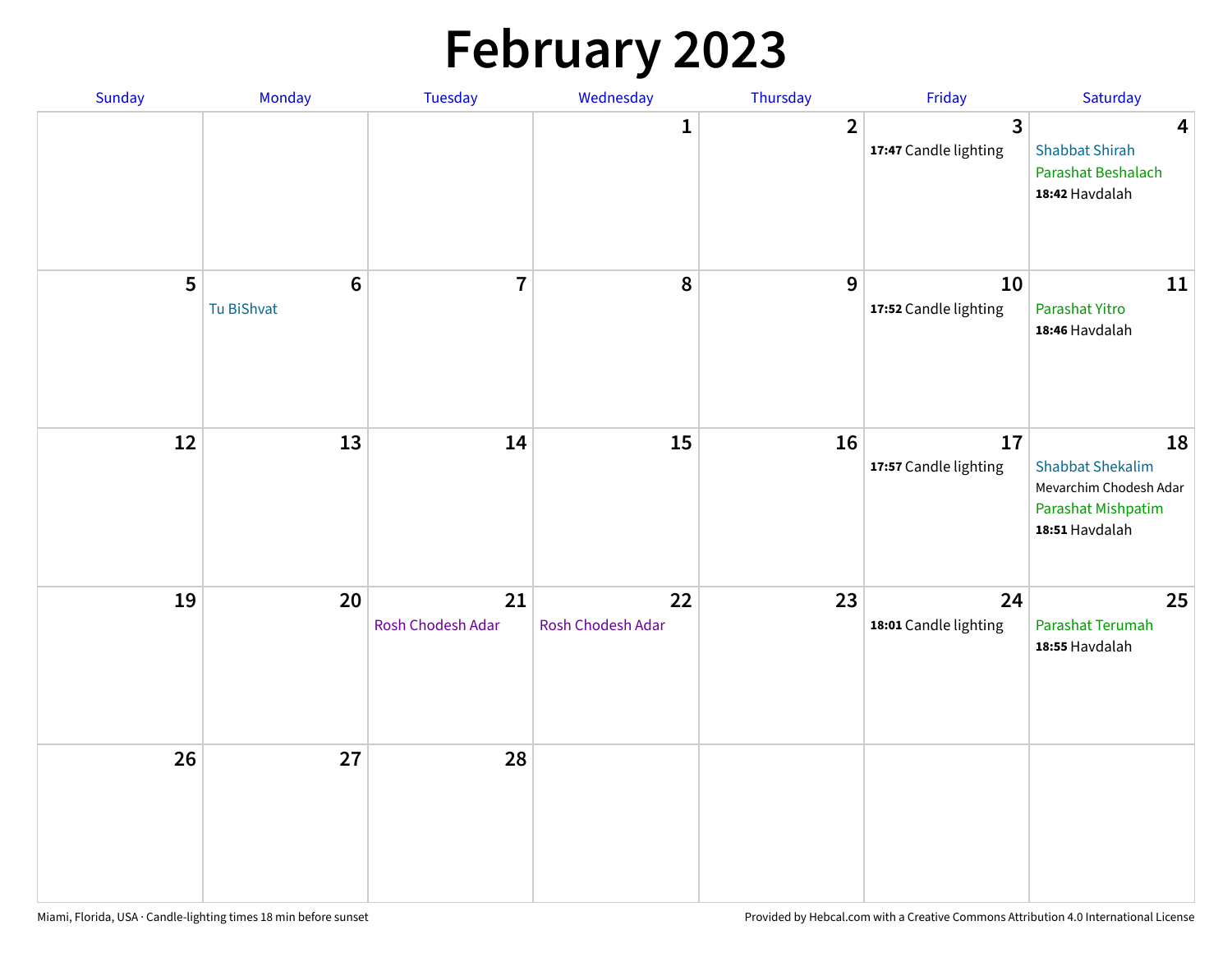## **March 2023**

| Sunday | Monday                                                                                               | Tuesday                 | Wednesday                 | Thursday                 | Friday                      | Saturday                                                                                                 |
|--------|------------------------------------------------------------------------------------------------------|-------------------------|---------------------------|--------------------------|-----------------------------|----------------------------------------------------------------------------------------------------------|
|        |                                                                                                      |                         | 1                         | $\overline{2}$           | 3<br>18:05 Candle lighting  | $\overline{\mathbf{4}}$<br><b>Shabbat Zachor</b><br>Parashat Tetzaveh<br>18:58 Havdalah                  |
| 5      | $6\phantom{a}$<br>05:31 Fast begins<br><b>Ta'anit Esther</b><br>18:53 Fast ends<br><b>Erev Purim</b> | $\overline{7}$<br>Purim | 8<br><b>Shushan Purim</b> | 9                        | 10<br>18:09 Candle lighting | 11<br><b>Shabbat Parah</b><br>Parashat Ki Tisa<br>19:02 Havdalah                                         |
| 12     | 13                                                                                                   | 14                      | 15                        | 16                       | 17<br>19:12 Candle lighting | 18<br><b>Shabbat HaChodesh</b><br>Mevarchim Chodesh Nisan<br>Parashat Vayakhel-Pekudei<br>20:05 Havdalah |
| 19     | 20                                                                                                   | 21                      | 22                        | 23<br>Rosh Chodesh Nisan | 24<br>19:15 Candle lighting | 25<br>Parashat Vayikra<br>20:08 Havdalah                                                                 |
| 26     | 27                                                                                                   | 28                      | 29                        | 30                       | 31<br>19:18 Candle lighting |                                                                                                          |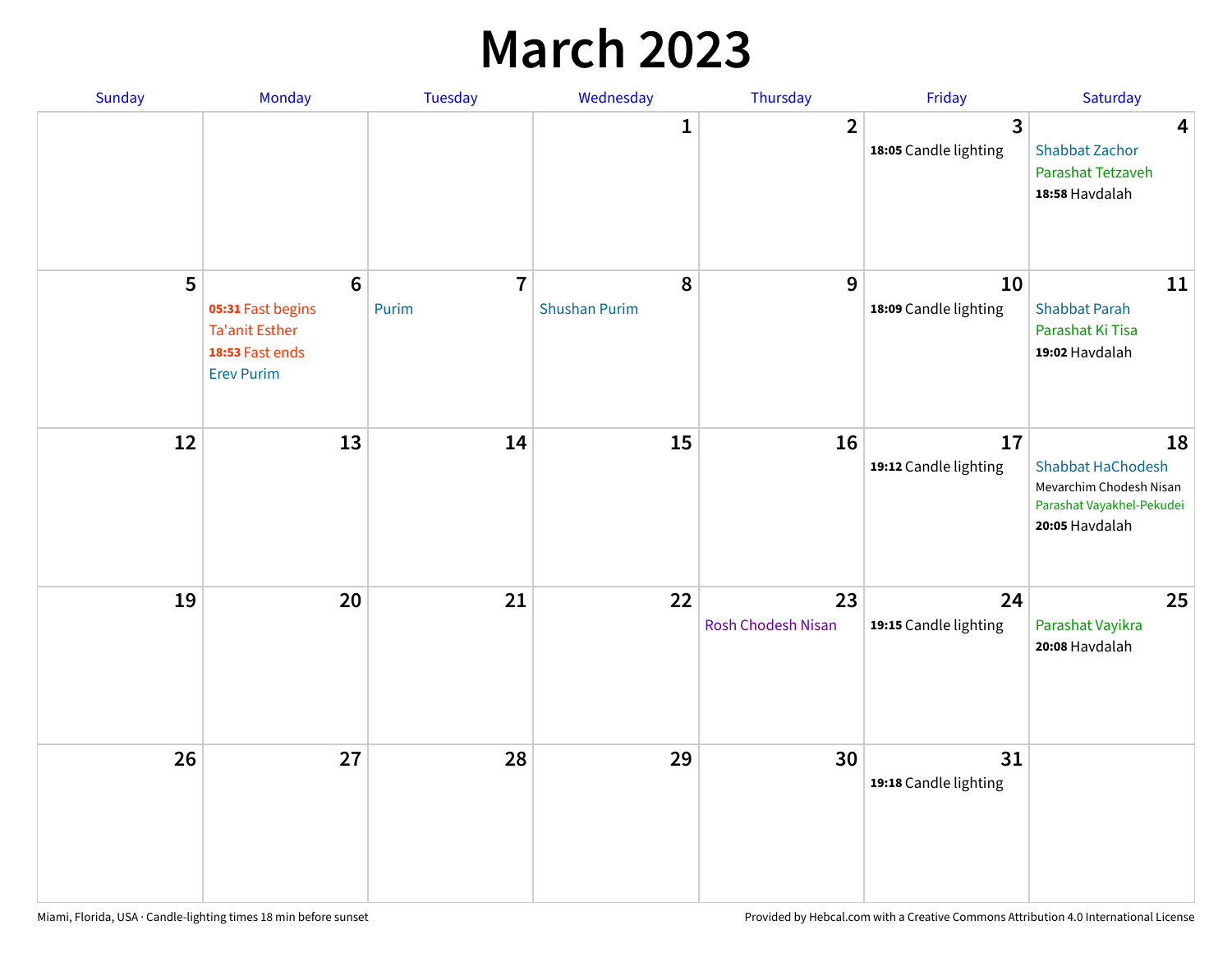# **April 2023**

| Sunday           | Monday          | <b>Tuesday</b>                            | Wednesday                                                                                   | Thursday                                 | Friday                                            | Saturday                                                                              |
|------------------|-----------------|-------------------------------------------|---------------------------------------------------------------------------------------------|------------------------------------------|---------------------------------------------------|---------------------------------------------------------------------------------------|
|                  |                 |                                           |                                                                                             |                                          |                                                   | 1<br><b>Shabbat HaGadol</b><br>Yom HaAliyah<br><b>Parashat Tzav</b><br>20:12 Havdalah |
| $\overline{2}$   | 3               | 4                                         | 5                                                                                           | $6\phantom{1}6$                          | $\overline{7}$                                    | 8                                                                                     |
|                  |                 |                                           | 05:59 Fast begins<br><b>Ta'anit Bechorot</b><br><b>Erev Pesach</b><br>19:21 Candle lighting | <b>Pesach I</b><br>20:14 Candle lighting | <b>Pesach II</b><br>19:22 Candle lighting         | Pesach III (CH"M)<br>20:15 Havdalah                                                   |
| 9                | 10              | 11                                        | 12                                                                                          | 13                                       | 14                                                | 15                                                                                    |
| Pesach IV (CH"M) | Pesach V (CH"M) | Pesach VI (CH"M)<br>19:24 Candle lighting | <b>Pesach VII</b><br>20:17 Candle lighting                                                  | <b>Pesach VIII</b><br>20:18 Havdalah     | 19:25 Candle lighting                             | Mevarchim Chodesh Iyyar<br>Parashat Shmini<br>20:19 Havdalah                          |
| 16               | 17              | 18<br>Yom HaShoah                         | 19                                                                                          | 20                                       | 21<br>Rosh Chodesh Iyyar<br>19:28 Candle lighting | 22<br>Rosh Chodesh Iyyar<br>Parashat Tazria-Metzora<br>20:23 Havdalah                 |
| 23               | 24              | 25<br>Yom HaZikaron                       | 26<br>Yom HaAtzma'ut                                                                        | 27                                       | 28<br>19:32 Candle lighting                       | 29<br>Parashat Achrei Mot-Kedoshim<br>20:27 Havdalah                                  |
| 30               |                 |                                           |                                                                                             |                                          |                                                   |                                                                                       |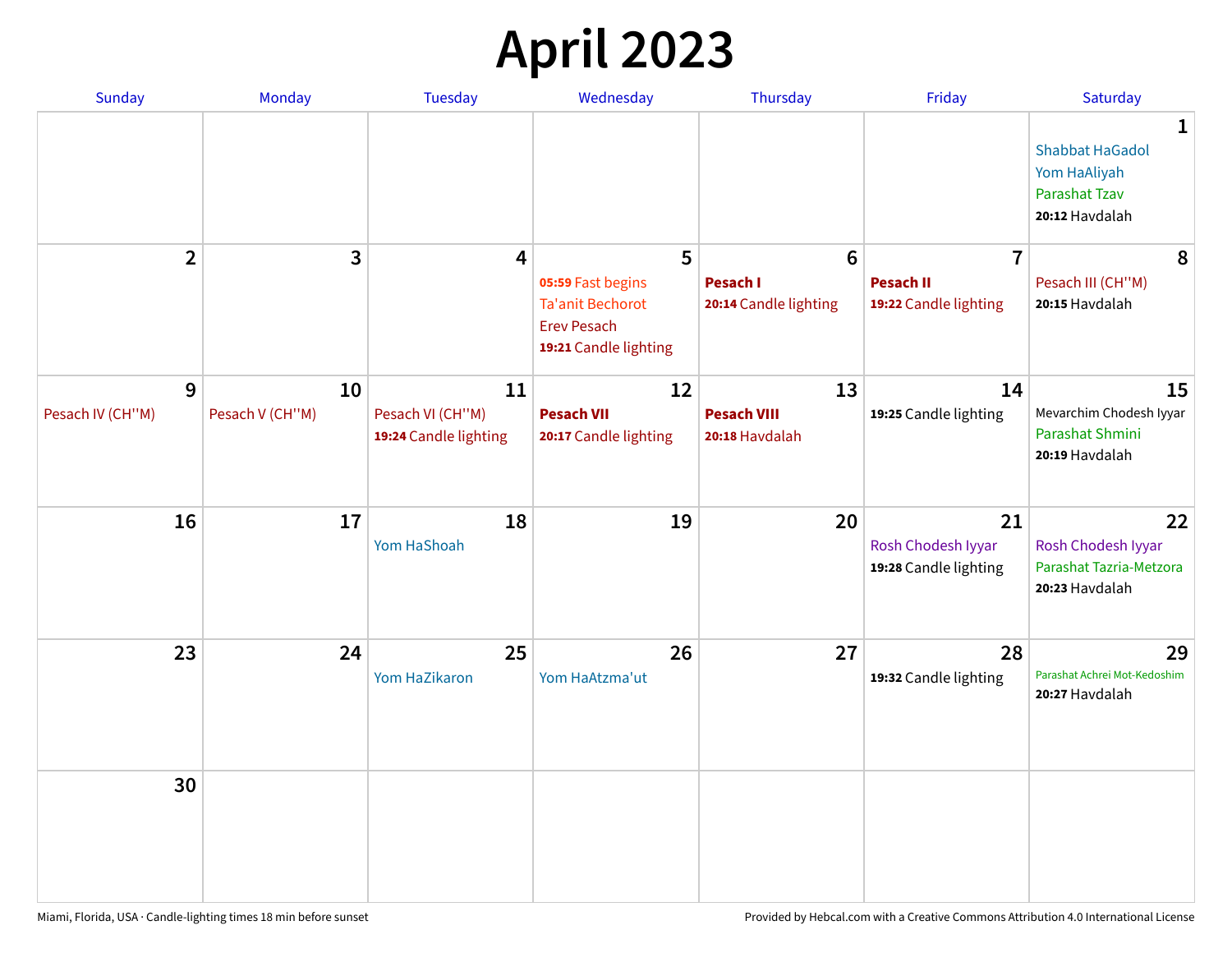#### **May 2023**

| Sunday                   | Monday       | Tuesday                 | Wednesday | Thursday                                           | Friday                                          | Saturday                                                             |
|--------------------------|--------------|-------------------------|-----------|----------------------------------------------------|-------------------------------------------------|----------------------------------------------------------------------|
|                          | $\mathbf{1}$ | $\overline{\mathbf{2}}$ | 3         | $\overline{\mathbf{4}}$                            | 5<br>Pesach Sheni<br>19:36 Candle lighting      | $\bf 6$<br><b>Parashat Emor</b><br>20:31 Havdalah                    |
| $\overline{7}$           | $\pmb{8}$    | 9<br>Lag BaOmer         | 10        | 11                                                 | 12<br>19:39 Candle lighting                     | 13<br>Parashat Behar-Bechukotai<br>20:35 Havdalah                    |
| 14                       | 15           | 16                      | 17        | 18                                                 | 19<br>Yom Yerushalayim<br>19:43 Candle lighting | 20<br>Mevarchim Chodesh Sivan<br>Parashat Bamidbar<br>20:40 Havdalah |
| 21<br>Rosh Chodesh Sivan | 22           | 23                      | 24        | 25<br><b>Erev Shavuot</b><br>19:46 Candle lighting | 26<br><b>Shavuot I</b><br>19:47 Candle lighting | 27<br><b>Shavuot II</b><br>20:44 Havdalah                            |
| 28                       | 29           | 30                      | 31        |                                                    |                                                 |                                                                      |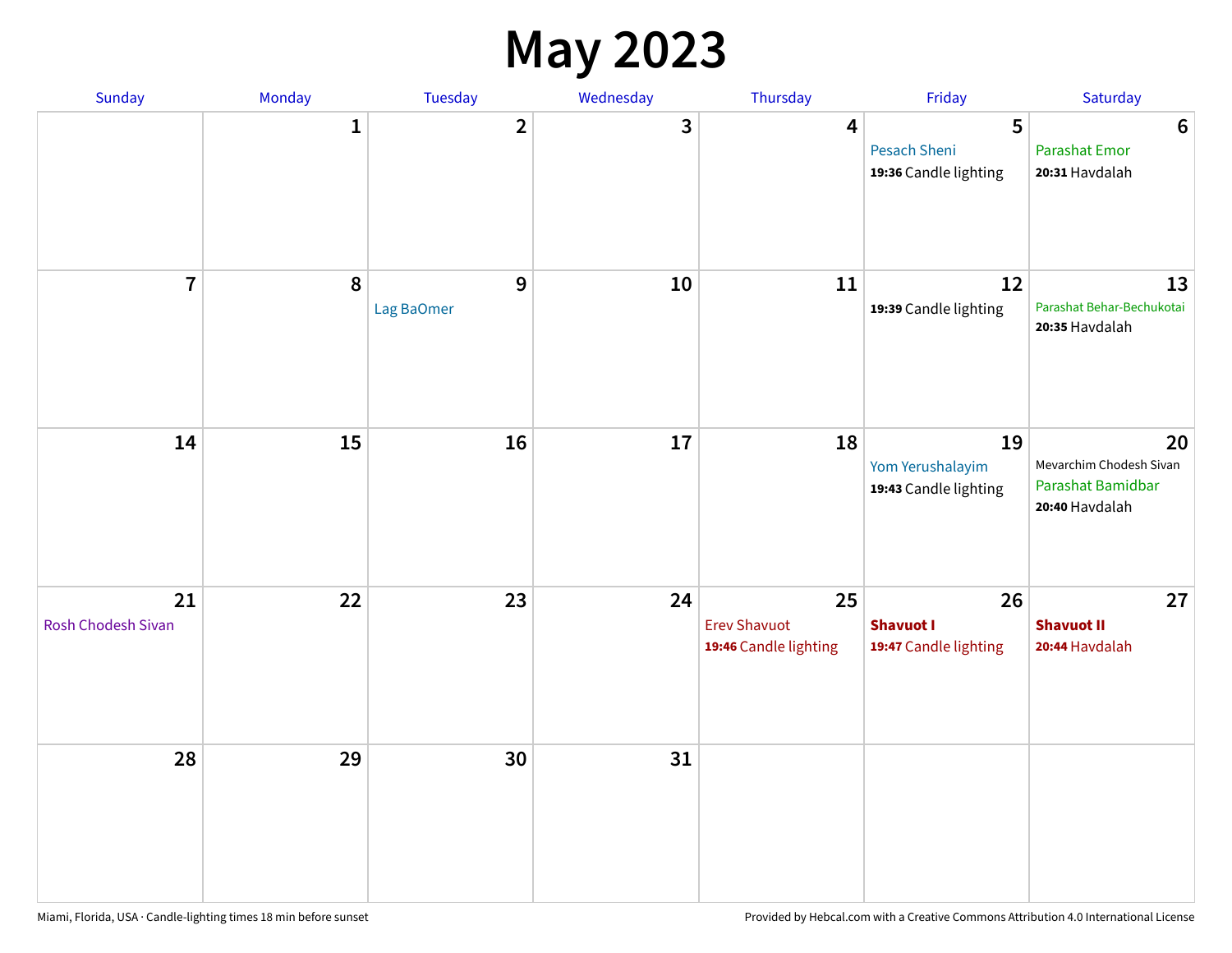#### **June 2023**

| Sunday                  | Monday                   | Tuesday                         | Wednesday      | Thursday     | Friday                                           | Saturday                                                            |
|-------------------------|--------------------------|---------------------------------|----------------|--------------|--------------------------------------------------|---------------------------------------------------------------------|
|                         |                          |                                 |                | $\mathbf{1}$ | $\overline{\mathbf{2}}$<br>19:50 Candle lighting | $\overline{3}$<br>Parashat Nasso<br>20:47 Havdalah                  |
| $\overline{\mathbf{4}}$ | 5                        | $\bf 6$                         | $\overline{7}$ | 8            | 9<br>19:53 Candle lighting                       | 10<br>Parashat Beha'alotcha<br>20:51 Havdalah                       |
| ${\bf 11}$              | 12                       | 13                              | 14             | 15           | 16<br>19:55 Candle lighting                      | 17<br>Mevarchim Chodesh Tamuz<br>Parashat Sh'lach<br>20:53 Havdalah |
| 18                      | 19<br>Rosh Chodesh Tamuz | 20<br><b>Rosh Chodesh Tamuz</b> | 21             | 22           | 23<br>19:57 Candle lighting                      | 24<br>Parashat Korach<br>20:55 Havdalah                             |
| 25                      | 26                       | 27                              | 28             | 29           | 30<br>19:58 Candle lighting                      |                                                                     |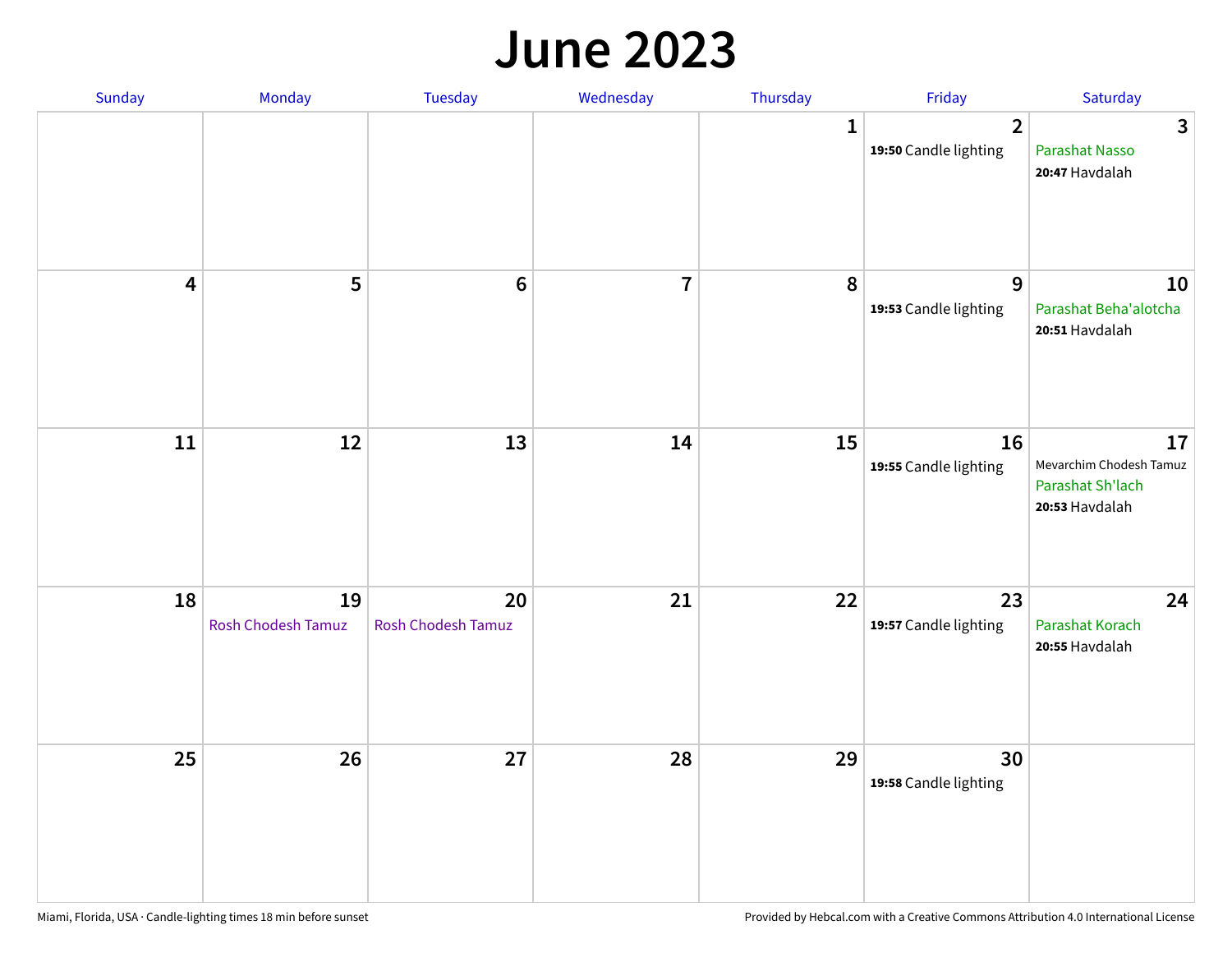# **July 2023**

| Sunday                  | Monday       | <b>Tuesday</b>          | Wednesday                                   | Thursday                                                                      | Friday                                  | Saturday                                                              |
|-------------------------|--------------|-------------------------|---------------------------------------------|-------------------------------------------------------------------------------|-----------------------------------------|-----------------------------------------------------------------------|
|                         |              |                         |                                             |                                                                               |                                         | $\mathbf 1$<br>Parashat Chukat-Balak<br>20:55 Havdalah                |
| $\overline{\mathbf{2}}$ | $\mathbf{3}$ | $\overline{\mathbf{4}}$ | 5                                           | $6\phantom{1}6$<br>05:16 Fast begins<br><b>Tzom Tammuz</b><br>20:47 Fast ends | $\overline{7}$<br>19:58 Candle lighting | 8<br><b>Parashat Pinchas</b><br>20:54 Havdalah                        |
| 9                       | 10           | 11                      | 12                                          | 13                                                                            | 14<br>19:56 Candle lighting             | 15<br>Mevarchim Chodesh Av<br>Parashat Matot-Masei<br>20:53 Havdalah  |
| 16                      | 17           | 18                      | 19<br>Rosh Chodesh Av                       | 20                                                                            | 21<br>19:54 Candle lighting             | 22<br><b>Shabbat Chazon</b><br>Parashat Devarim<br>20:50 Havdalah     |
| 23                      | 24           | 25                      | 26<br>20:10 Fast begins<br>Erev Tish'a B'Av | 27<br>Tish'a B'Av<br>20:40 Fast ends                                          | 28<br>19:51 Candle lighting             | 29<br><b>Shabbat Nachamu</b><br>Parashat Vaetchanan<br>20:46 Havdalah |
| 30                      | 31           |                         |                                             |                                                                               |                                         |                                                                       |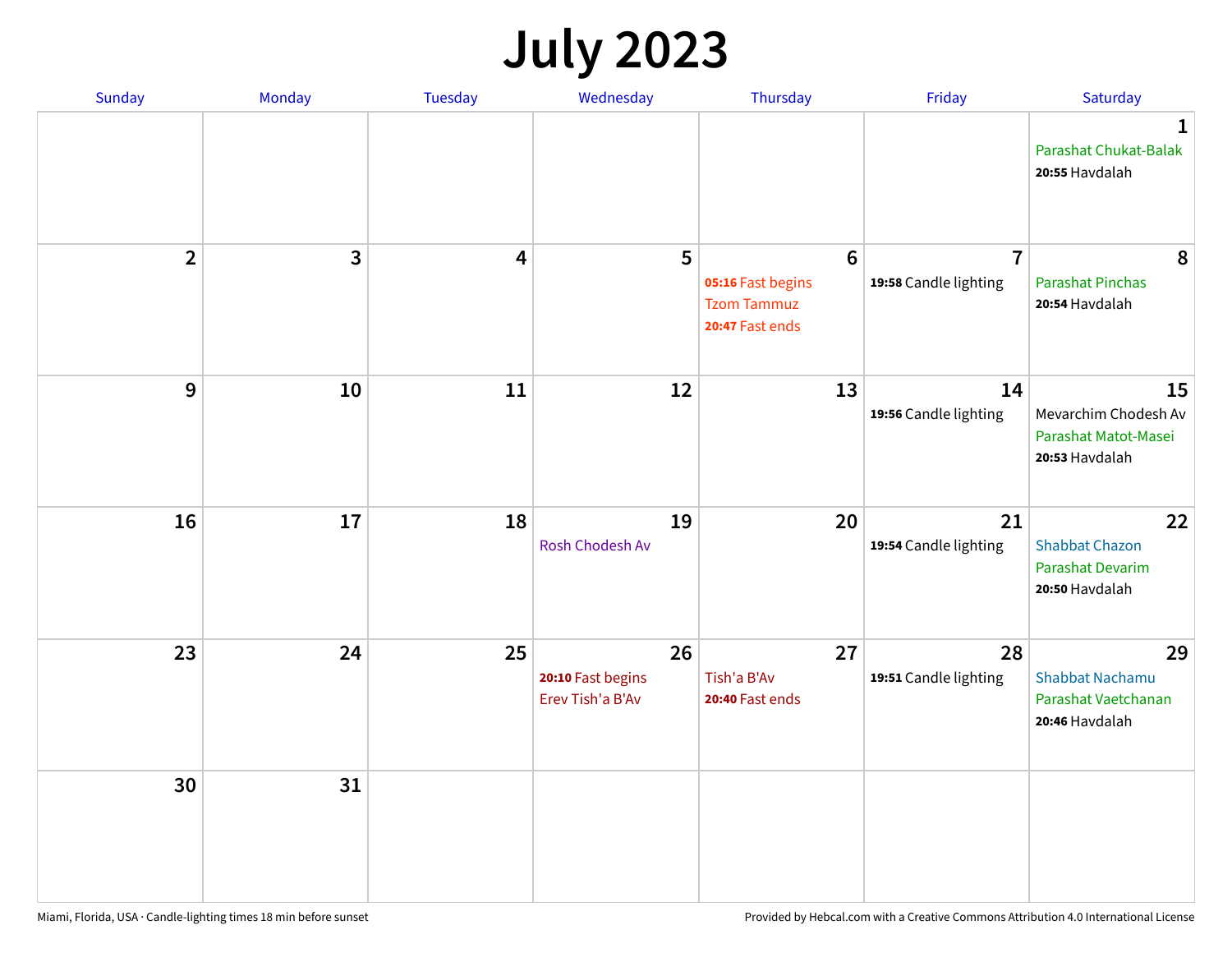# **August 2023**

| Sunday | Monday         | Tuesday      | Wednesday               | Thursday                | Friday                                                                            | Saturday                                                         |
|--------|----------------|--------------|-------------------------|-------------------------|-----------------------------------------------------------------------------------|------------------------------------------------------------------|
|        |                | $\mathbf{1}$ | $\mathbf{2}$<br>Tu B'Av | 3                       | 4<br>19:46 Candle lighting                                                        | 5<br><b>Parashat Eikev</b><br>20:41 Havdalah                     |
| $6\,$  | $\overline{7}$ | 8            | 9                       | 10                      | 11<br>19:41 Candle lighting                                                       | 12<br>Mevarchim Chodesh Elul<br>Parashat Re'eh<br>20:35 Havdalah |
| 13     | 14             | 15           | 16                      | 17<br>Rosh Chodesh Elul | 18<br>Rosh Hashana LaBehemot<br><b>Rosh Chodesh Elul</b><br>19:35 Candle lighting | 19<br><b>Parashat Shoftim</b><br>20:28 Havdalah                  |
| 20     | 21             | 22           | 23                      | 24                      | 25<br>19:29 Candle lighting                                                       | 26<br>Parashat Ki Teitzei<br>20:21 Havdalah                      |
| 27     | 28             | 29           | 30                      | 31                      |                                                                                   |                                                                  |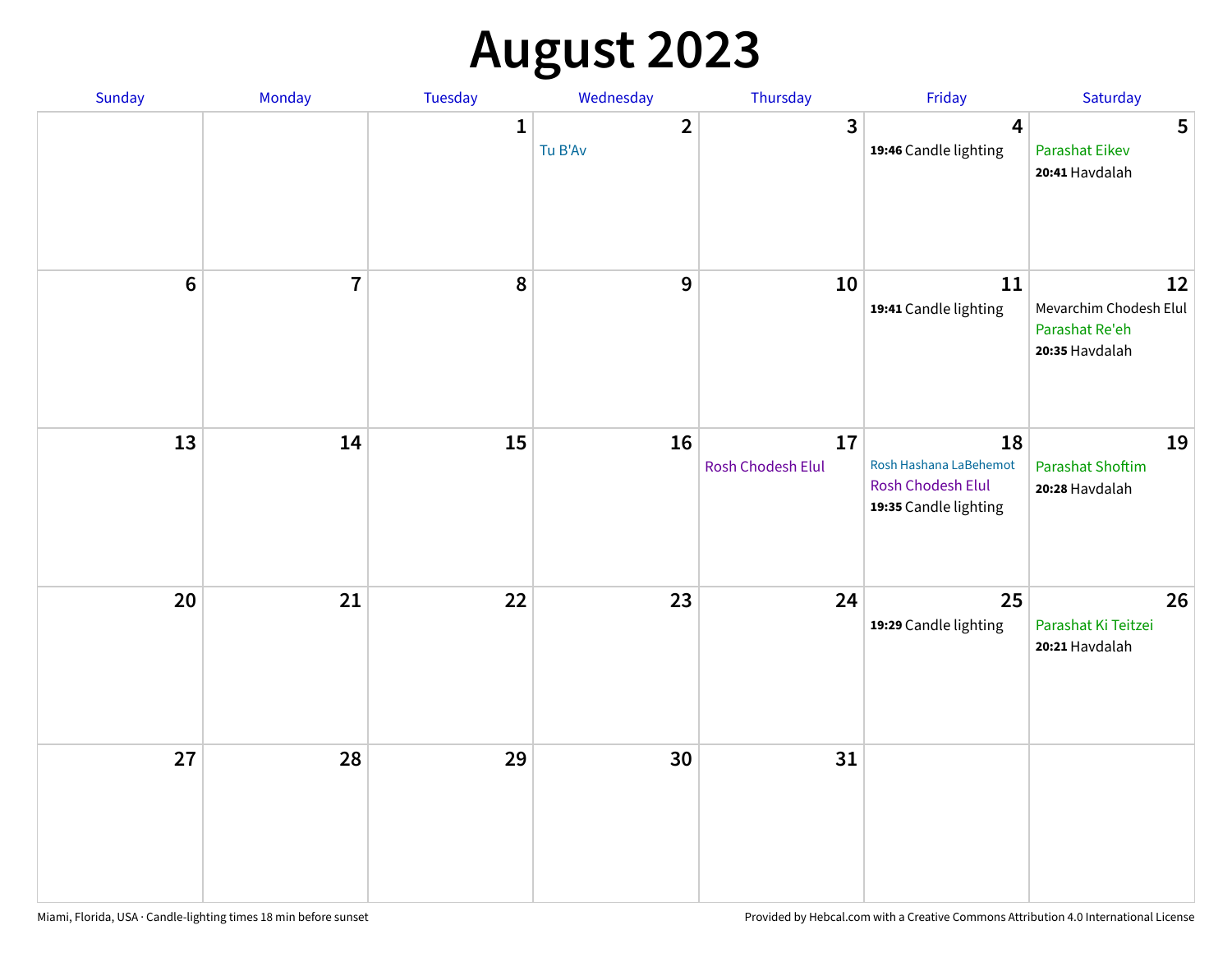# **September 2023**

| Sunday                                                | Monday                                                             | Tuesday | Wednesday       | Thursday       | Friday                                            | Saturday                                                            |
|-------------------------------------------------------|--------------------------------------------------------------------|---------|-----------------|----------------|---------------------------------------------------|---------------------------------------------------------------------|
|                                                       |                                                                    |         |                 |                | 1<br>19:22 Candle lighting                        | $\overline{2}$<br>Parashat Ki Tavo<br>20:14 Havdalah                |
| 3                                                     | $\overline{\mathbf{4}}$                                            | 5       | $6\phantom{1}6$ | $\overline{7}$ | 8<br>19:14 Candle lighting                        | 9<br>Leil Selichot<br>Parashat Nitzavim-Vayeilech<br>20:06 Havdalah |
| 10                                                    | 11                                                                 | 12      | 13              | 14             | 15<br>Erev Rosh Hashana<br>19:07 Candle lighting  | 16<br>Rosh Hashana 5784<br>19:58 Candle lighting                    |
| 17<br><b>Rosh Hashana II</b><br>19:57 Havdalah        | 18<br>05:59 Fast begins<br><b>Tzom Gedaliah</b><br>19:50 Fast ends | 19      | 20              | 21             | 22<br>18:59 Candle lighting                       | 23<br><b>Shabbat Shuva</b><br>Parashat Ha'Azinu<br>19:50 Havdalah   |
| 24<br><b>Erev Yom Kippur</b><br>18:57 Candle lighting | 25<br><b>Yom Kippur</b><br>19:48 Havdalah                          | 26      | 27              | 28             | 29<br><b>Erev Sukkot</b><br>18:51 Candle lighting | 30<br>Sukkot I<br>19:43 Candle lighting                             |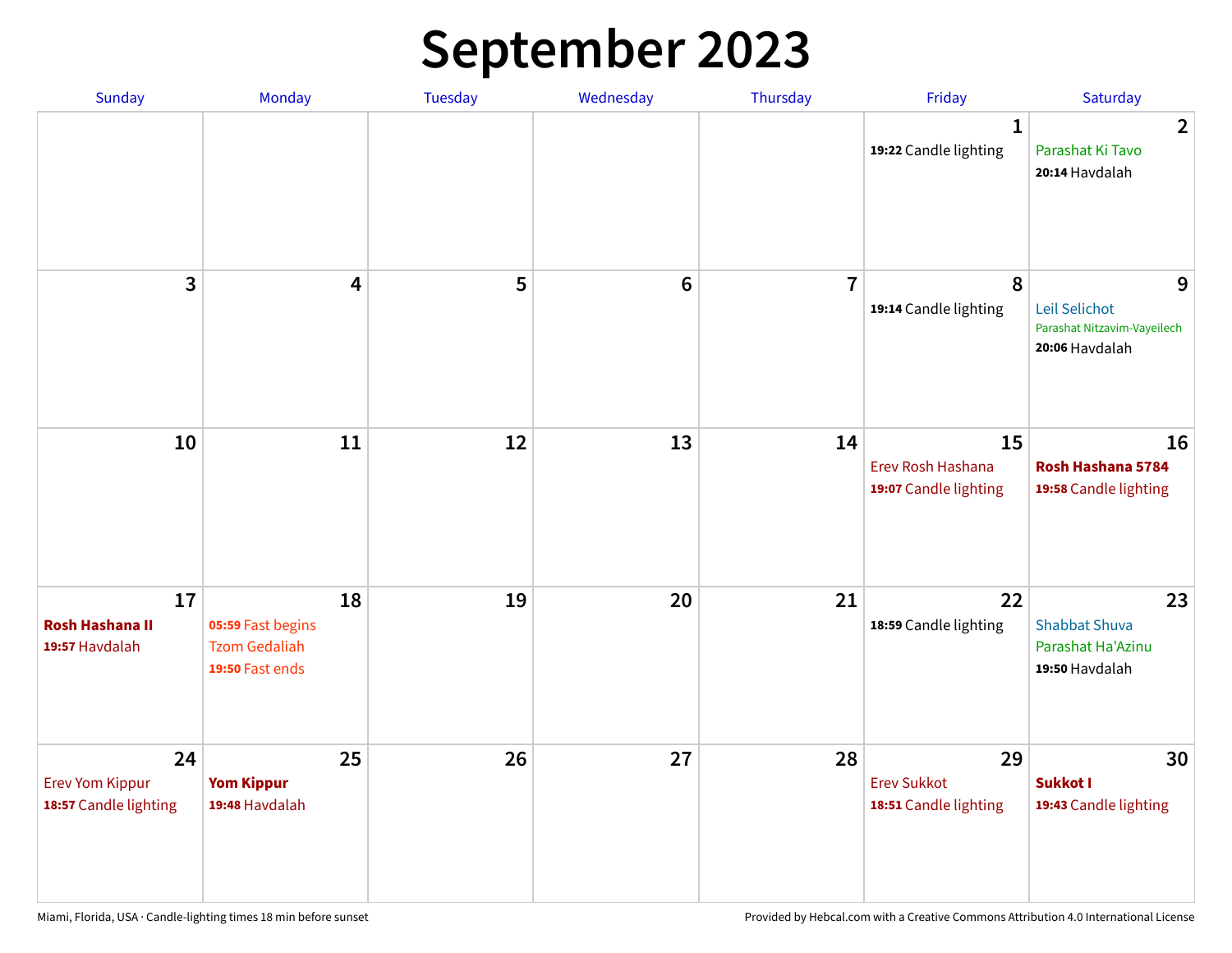## **October 2023**

| Sunday                                             | <b>Monday</b>                       | <b>Tuesday</b>        | Wednesday            | Thursday              | Friday                                                               | Saturday                                                                       |
|----------------------------------------------------|-------------------------------------|-----------------------|----------------------|-----------------------|----------------------------------------------------------------------|--------------------------------------------------------------------------------|
| $\mathbf{1}$<br><b>Sukkot II</b><br>19:42 Havdalah | $\overline{2}$<br>Sukkot III (CH"M) | 3<br>Sukkot IV (CH"M) | 4<br>Sukkot V (CH"M) | 5<br>Sukkot VI (CH"M) | $6\phantom{1}$<br>Sukkot VII (Hoshana Raba)<br>18:44 Candle lighting | 7<br><b>Shmini Atzeret</b><br>19:35 Candle lighting                            |
| 8<br><b>Simchat Torah</b><br>19:34 Havdalah        | $\boldsymbol{9}$                    | 10                    | 11                   | 12                    | 13<br>18:37 Candle lighting                                          | 14<br>Mevarchim Chodesh Cheshvan<br><b>Parashat Bereshit</b><br>19:29 Havdalah |
| 15<br>Rosh Chodesh Cheshvan                        | 16<br>Rosh Chodesh Cheshvan         | 17                    | 18                   | 19                    | 20<br>18:30 Candle lighting                                          | 21<br>Parashat Noach<br>19:22 Havdalah                                         |
| 22<br>Yom HaAliyah School Observance               | 23                                  | 24                    | 25                   | 26                    | 27<br>18:24 Candle lighting                                          | 28<br>Parashat Lech-Lecha<br>19:17 Havdalah                                    |
| 29                                                 | 30                                  | 31                    |                      |                       |                                                                      |                                                                                |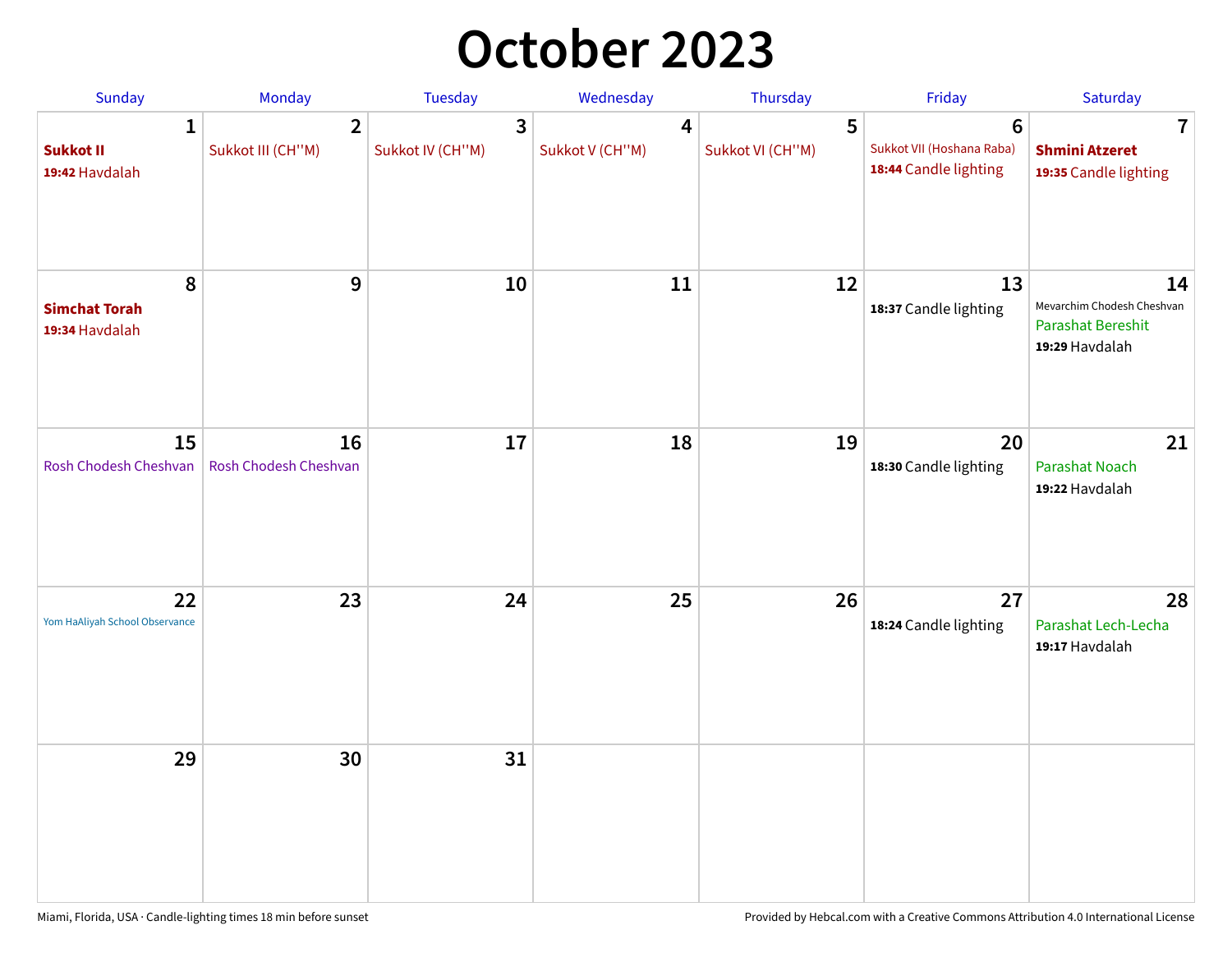#### **November 2023**

| Sunday | Monday          | Tuesday                   | Wednesday    | Thursday       | Friday                      | Saturday                                                                 |
|--------|-----------------|---------------------------|--------------|----------------|-----------------------------|--------------------------------------------------------------------------|
|        |                 |                           | $\mathbf{1}$ | $\overline{2}$ | 3<br>18:19 Candle lighting  | $\overline{\mathbf{4}}$<br>Parashat Vayera<br>19:13 Havdalah             |
| 5      | $6\phantom{1}6$ | $\overline{\mathbf{7}}$   | 8            | 9              | 10<br>17:16 Candle lighting | 11<br>Mevarchim Chodesh Kislev<br>Parashat Chayei Sara<br>18:09 Havdalah |
| 12     | 13<br>Sigd      | 14<br>Rosh Chodesh Kislev | 15           | 16             | 17<br>17:13 Candle lighting | 18<br><b>Parashat Toldot</b><br>18:07 Havdalah                           |
| 19     | 20              | 21                        | 22           | 23             | 24<br>17:11 Candle lighting | 25<br>Parashat Vayetzei<br>18:06 Havdalah                                |
| 26     | 27              | 28                        | 29           | 30             |                             |                                                                          |